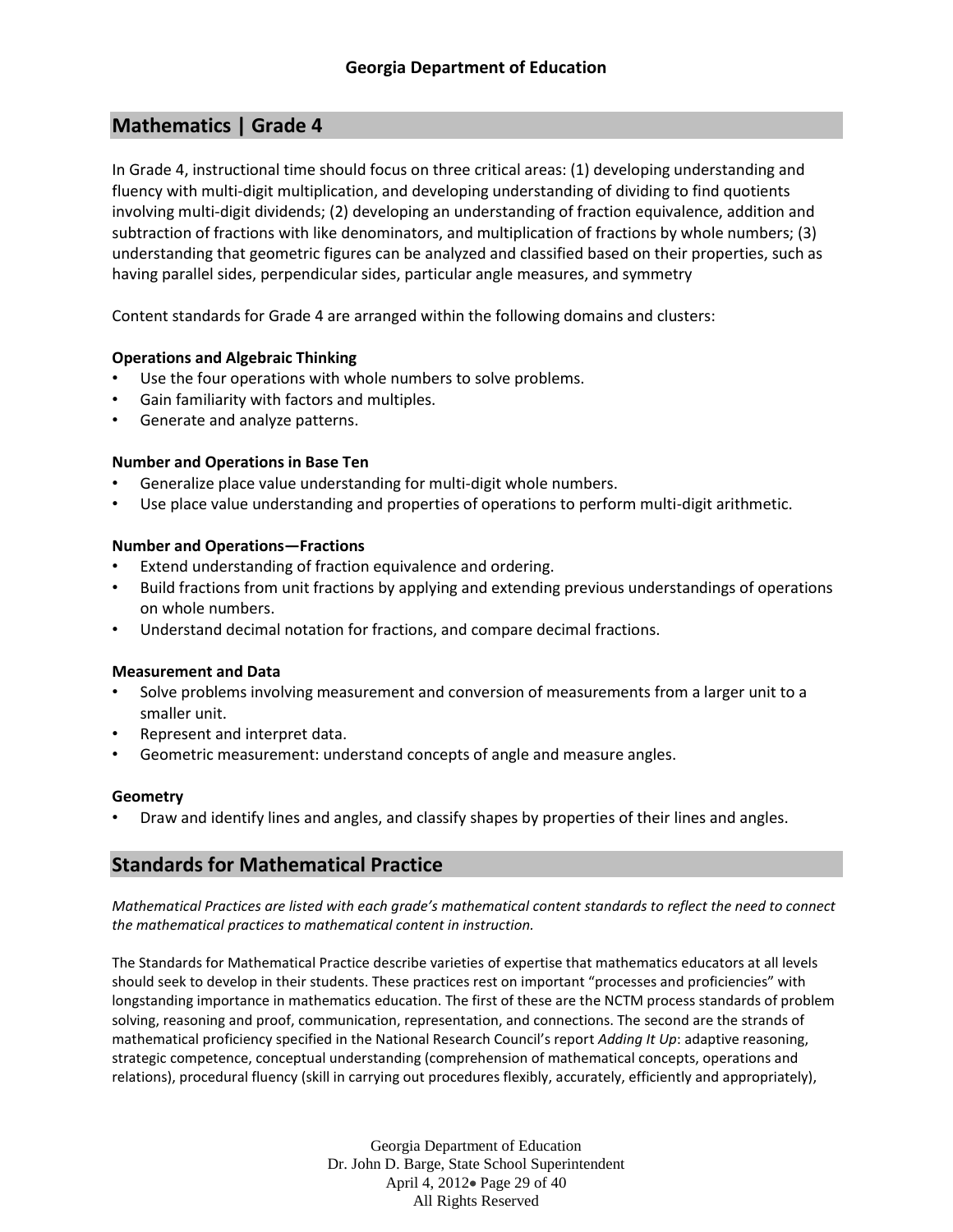and productive disposition (habitual inclination to see mathematics as sensible, useful, and worthwhile, coupled with a belief in diligence and one's own efficacy).

#### *Students are expected to:*

#### **1. Make sense of problems and persevere in solving them.**

In fourth grade, students know that doing mathematics involves solving problems and discussing how they solved them. Students explain to themselves the meaning of a problem and look for ways to solve it. Fourth graders may use concrete objects or pictures to help them conceptualize and solve problems. They may check their thinking by asking themselves, "Does this make sense?" They listen to the strategies of others and will try different approaches. They often will use another method to check their answers.

#### **2. Reason abstractly and quantitatively.**

Fourth graders should recognize that a number represents a specific quantity. They connect the quantity to written symbols and create a logical representation of the problem at hand, considering both the appropriate units involved and the meaning of quantities. They extend this understanding from whole numbers to their work with fractions and decimals. Students write simple expressions, record calculations with numbers, and represent or round numbers using place value concepts.

#### **3. Construct viable arguments and critique the reasoning of others.**

In fourth grade, students may construct arguments using concrete referents, such as objects, pictures, and drawings. They explain their thinking and make connections between models and equations. They refine their mathematical communication skills as they participate in mathematical discussions involving questions like "How did you get that?" and "Why is that true?" They explain their thinking to others and respond to others' thinking.

#### **4. Model with mathematics.**

Students experiment with representing problem situations in multiple ways including numbers, words (mathematical language), drawing pictures, using objects, making a chart, list, or graph, creating equations, etc. Students need opportunities to connect the different representations and explain the connections. They should be able to use all of these representations as needed. Fourth graders should evaluate their results in the context of the situation and reflect on whether the results make sense.

#### **5. Use appropriate tools strategically.**

Fourth graders consider the available tools (including estimation) when solving a mathematical problem and decide when certain tools might be helpful. For instance, they may use graph paper or a number line to represent and compare decimals and protractors to measure angles. They use other measurement tools to understand the relative size of units within a system and express measurements given in larger units in terms of smaller units.

#### **6. Attend to precision.**

As fourth graders develop their mathematical communication skills, they try to use clear and precise language in their discussions with others and in their own reasoning. They are careful about specifying units of measure and state the meaning of the symbols they choose. For instance, they use appropriate labels when creating a line plot.

## **7. Look for and make use of structure.**

In fourth grade, students look closely to discover a pattern or structure. For instance, students use properties of operations to explain calculations (partial products model). They relate representations of counting problems such as tree diagrams and arrays to the multiplication principal of counting. They generate number or shape patterns that follow a given rule.

#### **8. Look for and express regularity in repeated reasoning.**

Students in fourth grade should notice repetitive actions in computation to make generalizations Students use models to explain calculations and understand how algorithms work. They also use models to examine patterns and generate their own algorithms. For example, students use visual fraction models to write equivalent fractions.

> Georgia Department of Education Dr. John D. Barge, State School Superintendent April 4, 2012 Page 30 of 40 All Rights Reserved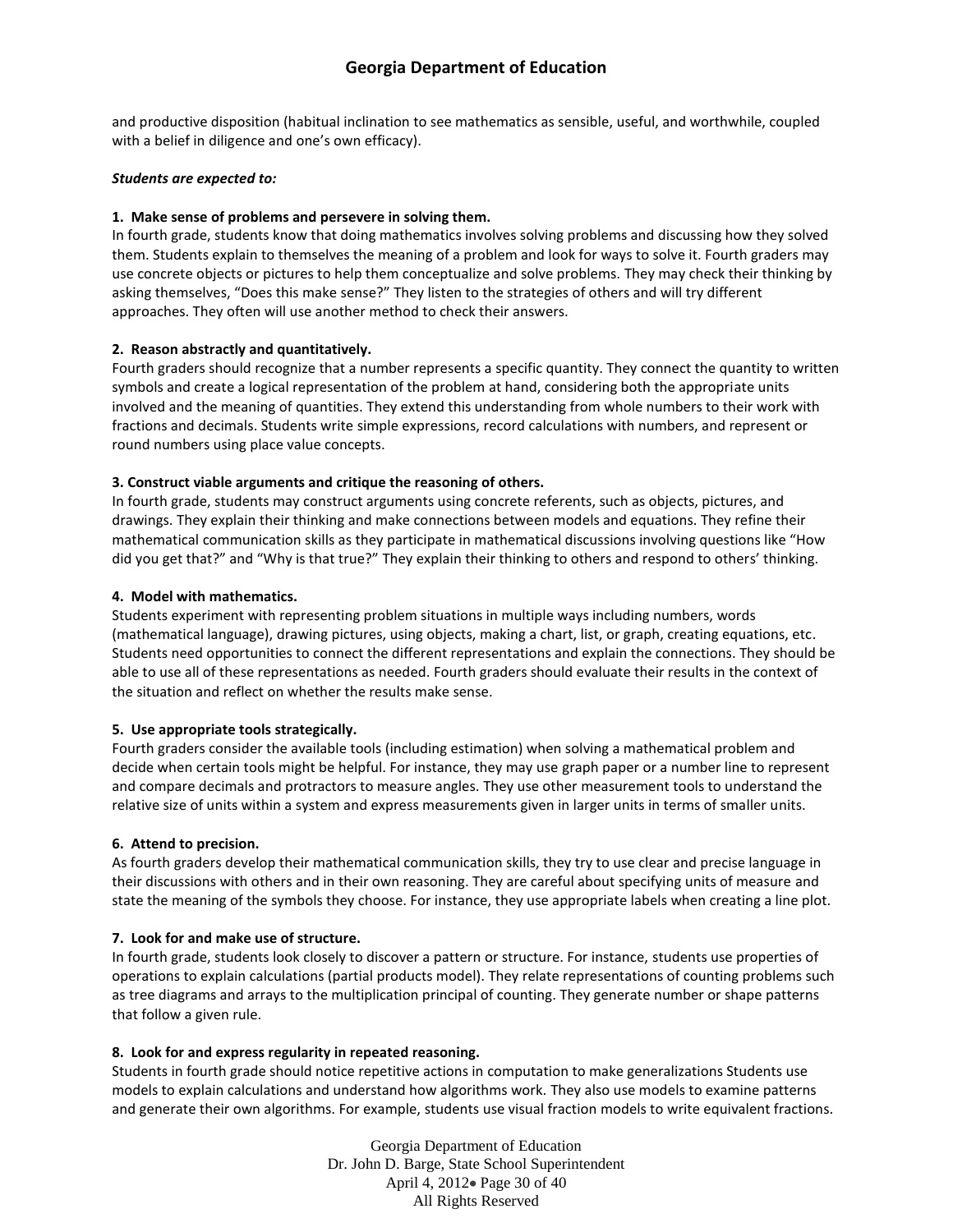#### **Operations and Algebraic Thinking 4.OA**

#### **Use the four operations with whole numbers to solve problems.**

**MCC4.OA.1 Interpret a multiplication equation as a comparison, e.g., interpret 35 = 5 × 7 as a statement that 35 is 5 times as many as 7 and 7 times as many as 5. Represent verbal statements of multiplicative comparisons as multiplication equations.**

**MCC4.OA.2 Multiply or divide to solve word problems involving multiplicative comparison, e.g., by using drawings and equations with a symbol for the unknown number to represent the problem, distinguishing multiplicative comparison from additive comparison.<sup>19</sup>**

**MCC4.OA.3 Solve multistep word problems posed with whole numbers and having whole-number answers using the four operations, including problems in which remainders must be interpreted. Represent these problems using equations with a letter standing for the unknown quantity. Assess the reasonableness of answers using mental computation and estimation strategies including rounding.**

#### **Gain familiarity with factors and multiples.**

**MCC4.OA.4 Find all factor pairs for a whole number in the range 1–100. Recognize that a whole number is a multiple of each of its factors. Determine whether a given whole number in the range 1– 100 is a multiple of a given one-digit number. Determine whether a given whole number in the range 1–100 is prime or composite.**

#### **Generate and analyze patterns.**

**MCC4.OA.5 Generate a number or shape pattern that follows a given rule. Identify apparent features of the pattern that were not explicit in the rule itself.** *For example, given the rule "Add 3" and the starting number 1, generate terms in the resulting sequence and observe that the terms appear to alternate between odd and even numbers. Explain informally why the numbers will continue to alternate in this way.*

## **Number and Operations in Base Ten<sup>20</sup>**

 **4.NBT**

## **Generalize place value understanding for multi-digit whole numbers.**

**MCC4.NBT.1 Recognize that in a multi-digit whole number, a digit in one place represents ten times what it represents in the place to its right.** *For example, recognize that 700 ÷ 70 = 10 by applying concepts of place value and division.*

**MCC4.NBT.2 Read and write multi-digit whole numbers using base-ten numerals, number names, and expanded form. Compare two multi-digit numbers based on meanings of the digits in each place, using >, =, and < symbols to record the results of comparisons.**

l

<sup>19</sup> See Glossary, Table 2.

 $20$  Grade 4 expectations in this domain are limited to whole numbers less than or equal to 1,000,000.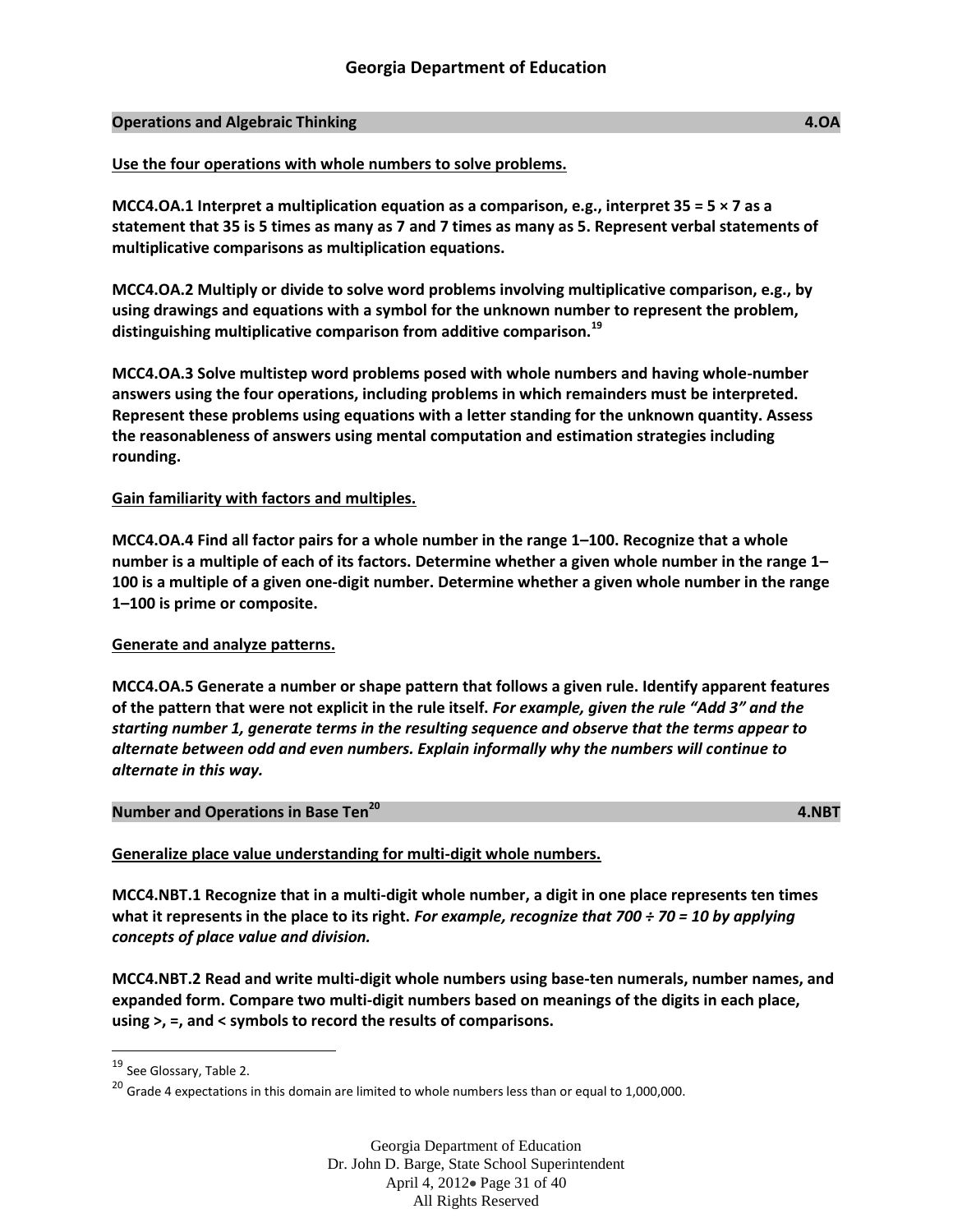**MCC4.NBT.3 Use place value understanding to round multi-digit whole numbers to any place.**

## **Use place value understanding and properties of operations to perform multi-digit arithmetic.**

**MCC4.NBT.4 Fluently add and subtract multi-digit whole numbers using the standard algorithm.**

**MCC4.NBT.5 Multiply a whole number of up to four digits by a one-digit whole number, and multiply two two-digit numbers, using strategies based on place value and the properties of operations. Illustrate and explain the calculation by using equations, rectangular arrays, and/or area models.** 

**MCC4.NBT.6 Find whole-number quotients and remainders with up to four-digit dividends and onedigit divisors, using strategies based on place value, the properties of operations, and/or the relationship between multiplication and division. Illustrate and explain the calculation by using equations, rectangular arrays, and/or area models.**

#### **Number and Operations – Fractions**<sup>21</sup>

 $\overline{\phantom{a}}$ 

المالي المالي المالي المالي المالي المالي المالي المالي المالي المالي المالي المالي المالي المالي المالي المال<br>المالي المالي المالي المالي المالي المالي المالي المالي المالي المالي المالي المالي المالي المالي المالي ا

**Extend understanding of fraction equivalence and ordering.** 

**MCC4.NF.1 Explain why a fraction**  $a/b$  **is equivalent to a fraction**  $(n \times a)/(n \times b)$  **by using visual fraction models, with attention to how the number and size of the parts differ even though the two fractions themselves are the same size. Use this principle to recognize and generate equivalent fractions.**

**MCC4.NF.2 Compare two fractions with different numerators and different denominators, e.g., by creating common denominators or numerators, or by comparing to a benchmark fraction such as 1/2. Recognize that comparisons are valid only when the two fractions refer to the same whole. Record the results of comparisons with symbols >, =, or <, and justify the conclusions, e.g., by using a visual fraction model.**

## **Build fractions from unit fractions by applying and extending previous understandings of operations on whole numbers.**

**MCC4.NF.3 Understand a fraction** *a***/***b* **with** *a* **> 1 as a sum of fractions 1/***b***.**

- **a. Understand addition and subtraction of fractions as joining and separating parts referring to the same whole.**
- **b. Decompose a fraction into a sum of fractions with the same denominator in more than one way, recording each decomposition by an equation. Justify decompositions, e.g., by using a visual fraction model.** *Examples: 3/8 = 1/8 + 1/8 + 1/8 ; 3/8 = 1/8 + 2/8 ; 2 1/8 = 1 + 1 + 1/8 = 8/8 + 8/8 + 1/8.*
- **c. Add and subtract mixed numbers with like denominators, e.g., by replacing each mixed number with an equivalent fraction, and/or by using properties of operations and the relationship between addition and subtraction.**
- **d. Solve word problems involving addition and subtraction of fractions referring to the same whole and having like denominators, e.g., by using visual fraction models and equations to represent the problem.**

<sup>&</sup>lt;sup>21</sup> Grade 4 expectations in this domain are limited to fractions with denominators of 2, 3, 4, 5, 6, 8, 10, 12, and 100.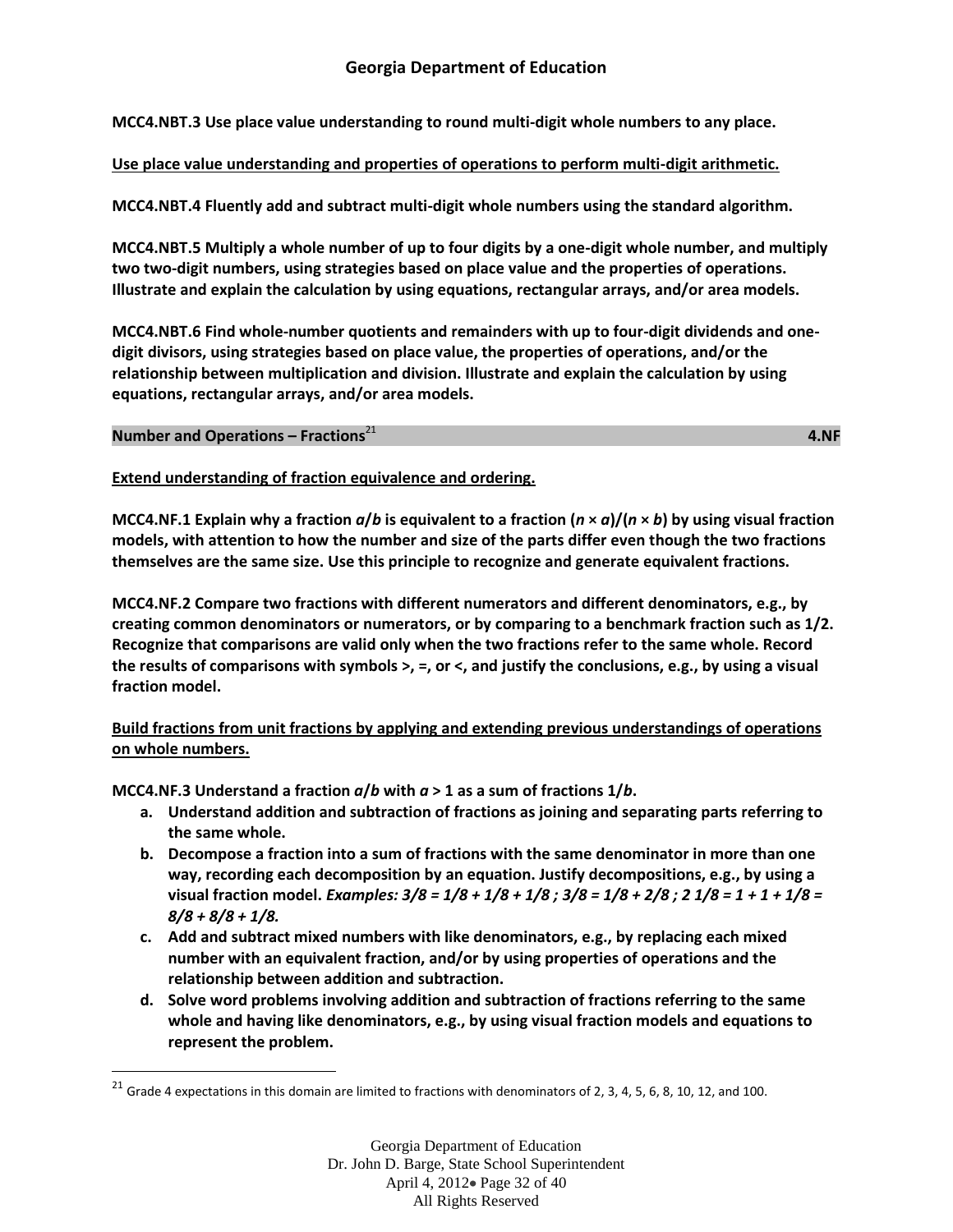**MCC4.NF.4 Apply and extend previous understandings of multiplication to multiply a fraction by a whole number.**

- **a. Understand a fraction** *a***/***b* **as a multiple of 1/***b***.** *For example, use a visual fraction model to represent 5/4 as the product 5 × (1/4), recording the conclusion by the equation 5/4 = 5 × (1/4)***.**
- **b. Understand a multiple of** *a***/***b* **as a multiple of 1/***b***, and use this understanding to multiply a fraction by a whole number.** *For example, use a visual fraction model to express 3 × (2/5) as 6*   $\times$  (1/5), recognizing this product as 6/5. (In general,  $n \times (a/b) = (n \times a)/b$ .)
- **c. Solve word problems involving multiplication of a fraction by a whole number, e.g., by using visual fraction models and equations to represent the problem.** *For example, if each person at a party will eat 3/8 of a pound of roast beef, and there will be 5 people at the party, how many pounds of roast beef will be needed? Between what two whole numbers does your answer lie?*

## **Understand decimal notation for fractions, and compare decimal fractions.**

**MCC4.NF.5 Express a fraction with denominator 10 as an equivalent fraction with denominator 100, and use this technique to add two fractions with respective denominators 10 and 100.<sup>22</sup>** *For example, express 3/10 as 30/100, and add 3/10 + 4/100 = 34/100.*

**MCC4.NF.6 Use decimal notation for fractions with denominators 10 or 100.** *For example, rewrite 0.62 as 62/100; describe a length as 0.62 meters; locate 0.62 on a number line diagram.*

**MCC4.NF.7 Compare two decimals to hundredths by reasoning about their size. Recognize that comparisons are valid only when the two decimals refer to the same whole. Record the results of comparisons with the symbols >, =, or <, and justify the conclusions, e.g., by using a visual model.**

## **Measurement and Data 4.MD**

 $\overline{\phantom{a}}$ 

**Solve problems involving measurement and conversion of measurements from a larger unit to a smaller unit.**

**MCC4.MD.1 Know relative sizes of measurement units within one system of units including km, m, cm; kg, g; lb, oz.; l, ml; hr, min, sec. Within a single system of measurement, express measurements in a larger unit in terms of a smaller unit. Record measurement equivalents in a two column table.** *For example, know that 1 ft is 12 times as long as 1 in. Express the length of a 4 ft snake as 48 in. Generate a conversion table for feet and inches listing the number pairs (1, 12), (2, 24), (3, 36), ...*

**MCC4.MD.2 Use the four operations to solve word problems involving distances, intervals of time, liquid volumes, masses of objects, and money, including problems involving simple fractions or decimals, and problems that require expressing measurements given in a larger unit in terms of a smaller unit. Represent measurement quantities using diagrams such as number line diagrams that feature a measurement scale.**

<sup>&</sup>lt;sup>22</sup> Students who can generate equivalent fractions can develop strategies for adding fractions with unlike denominators in general. But, addition and subtraction with unlike denominators in general is not a requirement at this grade.